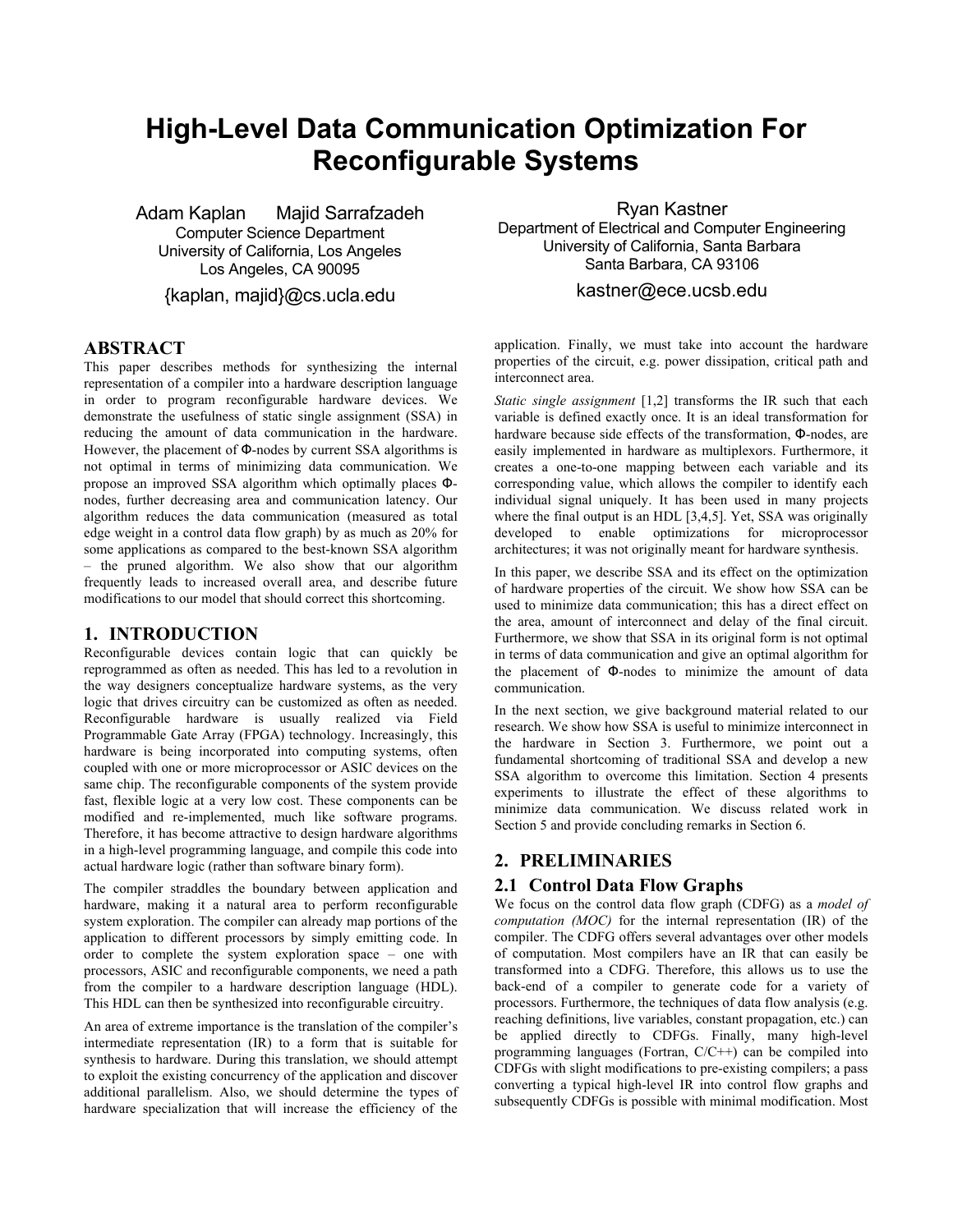importantly, we believe that the CDFG can be mapped to a variety of different microarchitectures<sup>1</sup>. All of these reasons indicate that the CDFG is a good MOC for investigating the performance of mapping different parts of the application across a wide variety of SOC components.

A CDFG consists of a set of control nodes  $N_{cfg}$  and control edges *Ecfg*. The *control nodes* are a set of basic blocks. Each control node holds a number of instructions or computations that execute atomically. The *control edges* model the control flow relationships between the control nodes. The control nodes and control edges form a directed graph  $G_{cfg}(N_{cfg}, E_{cfg})$ . Each control node contains a set of operations. The data flow relationships between the operations in a particular control node can be viewed as a sequential list of instructions *I* or a data flow graph  $G_{dfg}(V_{dfg}, E_{dfg})$ . The conversion from *I* to  $G_{dfg}$ , and vice-versa, is trivial. A pictorial view of a CDFG is represented in Figure 1.



**Figure 1: A Control Data Flow Graph** 

In this work, we examine the problem of manipulating a CDFG such that the resulting hardware exhibits enhanced performance. Our work assumes that there is a tool to synthesize a CDFG into some hardware description language (HDL). (EDA tools – either academic or commercial – can perform optimization from that level on.) We have built such a tool for system synthesis, and have used it to obtain the results of this work. We refer the interested reader to [6] for more details.

## **3. MINIMIZING INTER-NODE COMMUNICATION**

1

In order to determine the data exchange between nodes in a CDFG, we establish the relationship between where data is generated and where data is used for calculation. The specific place where data is generated is called its *definition point*. A specific place where data is used in computation is called a *use point*. The data generated at a particular definition point may be used in multiple places. Likewise, a particular use point may correspond to a number of different definition points; the control flow dictates the actual definition point at any particular moment.

If data generated in one control node is used in a computation in a second control node, these two control nodes must have a mechanism to transfer the data between them. One method of communicating data between two control nodes is to send it across a direct connection between the two control nodes. This requires a set of wires to exist between the control nodes. In an alternate scheme, the first control node transfers the data to memory and the second control node reads the memory to access the data. Therefore, with the latter communication method minimizing the inter-node communication would have a direct impact on the number of memory accesses, whereas with the former method the interconnect between the control nodes would be reduced. However, in both scenarios real performance boosts can be realized through communication optimization. Thus, regardless of the data communication method used, we should try to generically model and minimize inter-node communication.

#### **3.1 Static Single Assignment**

We can determine the relationship between the use and definition points through static single assignment [1,2]. Static Single Assignment (SSA) renames variables with multiple definitions into distinct variables – one for each definition point.

We define a *name* to represent the contents of a storage location (e.g. register, memory). A name is unspecific to SSA. In non-SSA code, a name represents a storage location but we may not know the exact location; the precise location of the name depends on the control flow of the program. Therefore, we call a name in non-SSA code a *location.* SSA eliminates this confusion as each name represents a value that is generated at exactly one definition point. The SSA definition of a name is called a *value*.

In order to maintain proper program functionality, we must add Φ-nodes into the CDFG. Φ-nodes are needed when a particular use of a name is defined at multiple points. A Φ-node takes a set of possible names and outputs the correct one depending on the path of execution. Φ-nodes can be viewed as an operation of the control node. They can be implemented using a multiplexor. Figure 2 illustrates the conversion to SSA.

SSA is accomplished in two steps, first we add Φ-nodes and then we rename the variables at their definition and use points. There are several methods for determining the location of the Φ-nodes. The naïve algorithm would insert a Φ-node at each merging point for each original name used in the CDFG. A more intelligent algorithm – called the minimal algorithm – inserts a  $\Phi$ -node at the iterated dominance frontier (IDF) of each original name [1]. The semi-pruned algorithm builds smaller SSA form than the minimal algorithm. It determines if a variable is local to a basic block and only inserts Φ-nodes for non-local variables [2]. The pruned algorithm further reduces the number of Φ-nodes by only inserting Φ-nodes at the IDF of variables that are live at that time [7]. After the position of the Φ-nodes is determined, there is a pass where the variables are renamed.

The minimal method requires  $O(|E_{cfg}| + |N_{cfg}|^2)$  time for the calculation of the iterated dominance frontier. The iterated dominance frontier and liveness analysis must be computed during the pruned algorithm. There are linear or near linear time liveness analysis algorithms [8]. Therefore, the pruned method has the same asymptotic runtime as the minimal method.

We should suppress any unnecessary data communication between control nodes. Now we explain how to minimize the inter-node communication.

<sup>1</sup> We refer to a microarchitecture as a register transfer level description.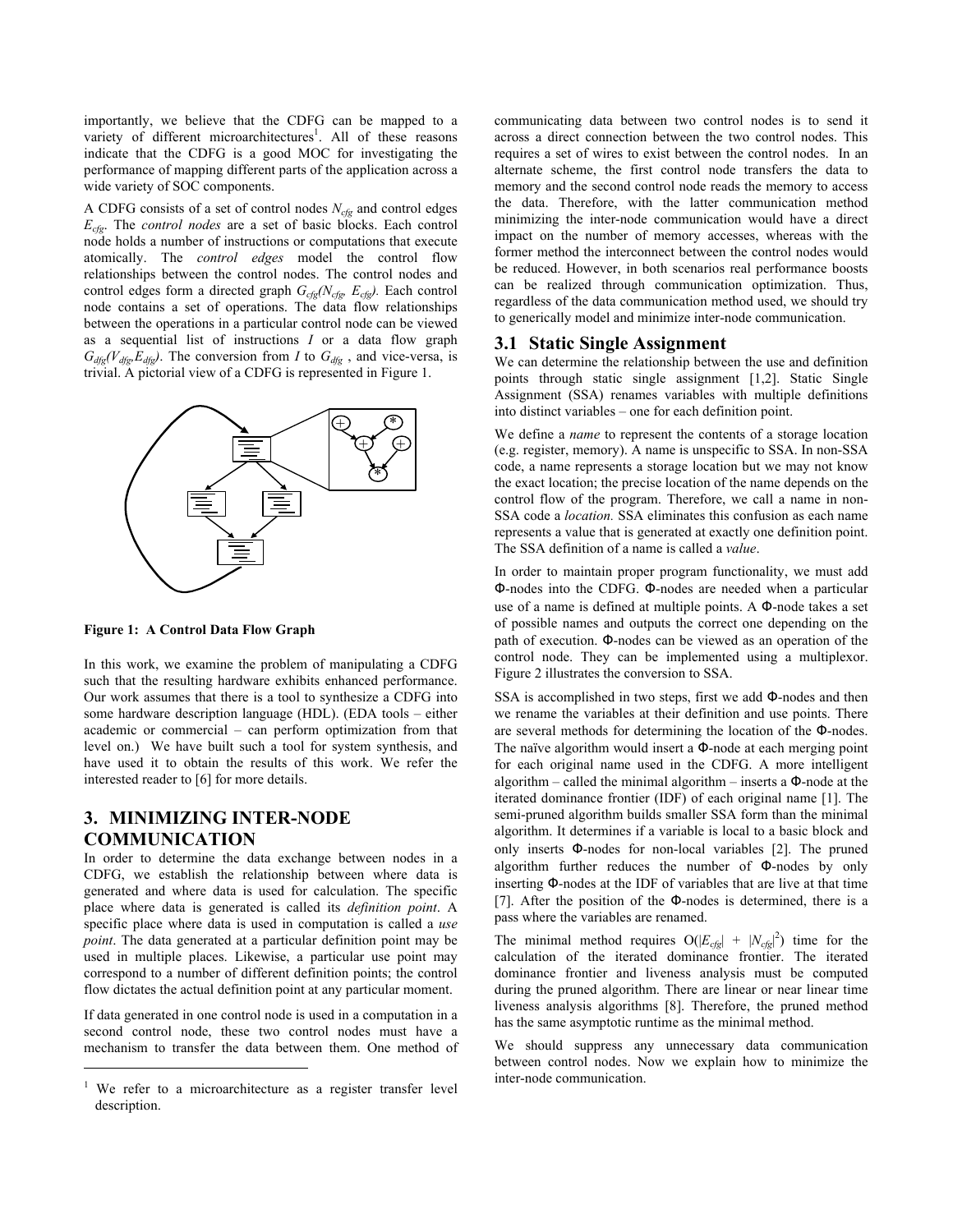## **3.2 Minimizing Data Communication with SSA**

SSA allows us to minimize the inter-node communication. The various algorithms used to create SSA all attempt to accurately model the actual need for data communication between the control nodes. For example, if we use the pruned algorithm for SSA, we eliminate false data communication by using liveness analysis, which eliminates passing data that will never be used again.

SSA allows us to minimize the data communication, but it introduces Φ-nodes to the graph. We must add a mechanism that handles the Φ-nodes. This can be accomplished by adding an operation that implements the functionality of a Φ-node. A multiplexor provides the needed functionality. The input names are the inputs to the multiplexor. An additional control line must be added for each multiplexor to determine that the correct input name is selected.



**Figure 2: a) Conversion of Straight-line Code to SSA b) SSA Conversion with Control Flow** 

A fundamental limitation of using SSA in a hardware compiler is the use of the IDF for determining the positioning of the Φ-nodes. Typically, compilers use SSA for its property of a single definition point. We are using it in another way – as a representation to minimize the data communication between hardware components (CFG nodes). In this case, the positioning of Φ-nodes at the iterated dominance frontier does not always optimize the data communication. We must consider spatial properties in addition to the temporal properties of the CDFG when determining the position of the Φ-nodes. We define *temporal placement* as the traditional placement of a Φ-node at the IDF, and introduce *spatial placement* as the placement of a Φnode at its use point(s).

We illustrate this concept with a simple example. Figure 3a exhibits traditional  $SSA^2$  form as well as the corresponding floorplan, containing control nodes a through e. The Φ-node is placed in control node d. In the traditional SSA scheme, the data

1

values  $x_2$ ,  $x_3$ , and  $x_4$  (from nodes a, b, and c) are used in node d, but only in the  $\Phi$ -node. Then, the data  $x_5$  is used in node e. Therefore, there must be a communication connection from node a to node d, node b to node d and node c to node d, as well as a connection from node d to node  $e - a$  total of 4 communication links. In Figure 3b, the Φ-node is spatially distributed to node e. Then, we only need a communication connection from nodes a,b, and c to node e, a total of 3 communication links.

From this example, we can see that traditional Φ-node placement is not always optimal in terms of data communication. This arises because Φ-nodes are traditionally placed in a temporal manner. The iterated dominance frontier is the first place in the timeline of the program where the two (or more) locations of a variable merge. Clearly, however, this is not necessarily the only place where they can be placed. When considering hardware compilation, we must think spatially as well as temporally. By moving the position of the Φ-nodes, it is possible to achieve a better layout of our hardware design. In order to reduce the data communication, we must consider the number of uses of the value that a Φ-node defines as well as the number of values that the Φnode takes as an input.

#### **3.3 An Algorithm for Distributing** Φ**-nodes**

The first step of spatially distributing Φ-nodes is determining which Φ-nodes should be moved. We assume that we are given the correct temporal positioning of the Φ-nodes according to some SSA algorithm (e.g. minimal, semi-pruned, pruned). At this point, we have no knowledge of the actual cost of communication between any two basic blocks (as this will be determined later during layout). Thus, we choose to consider the communication cost between any two blocks as a unit cost of 1. (At a later design step, an annotated CDFG could return to this phase with complete cost information. In this case, a more refined model should be used.) The movement of a Φ-node depends on two factors. The first factor is the number of values that the Φ-node must choose between. We call this the number of Φ-node *source values s*. The second factor is the number of uses that the value of the Φ-node defines. We call this the Φ-node *destination value d*. Taking Figure 3a as an example, the  $\Phi$ -node source values are  $x_2$ ,  $x_3$  and  $x_4$  whereas the Φ-node destination value is  $x_5$ . Determining *s* is simple; we just need to count the number of source values in the Φ-node. Finding the number of uses of the destination value is more difficult. We can use def-use chains [9], which can be calculated during SSA.

The relationship between the number of communication links  $C_T$ needed for a Φ-node in temporal SSA and the number of communication links  $C_S$  in spatial SSA is:

$$
C_T = s + d \qquad C_S = s \cdot d
$$

Using these relationships, we can easily determine if spatially moving a Φ-node will decrease the total amount of inter-node data communication. If  $C_S$  is less than  $C_T$ , then moving the  $\Phi$ node is beneficial. Otherwise, we should keep the Φ-node in its current location.

After we have decided on which Φ-nodes we should move, we must determine the control node(s) where we should move the Φnode. This step is rather easy, as we move the Φ-node from its

<sup>&</sup>lt;sup>2</sup> We use the terms "traditional SSA" and "temporal SSA" interchangeably to mean the SSA introduced by Cytron et al. [1].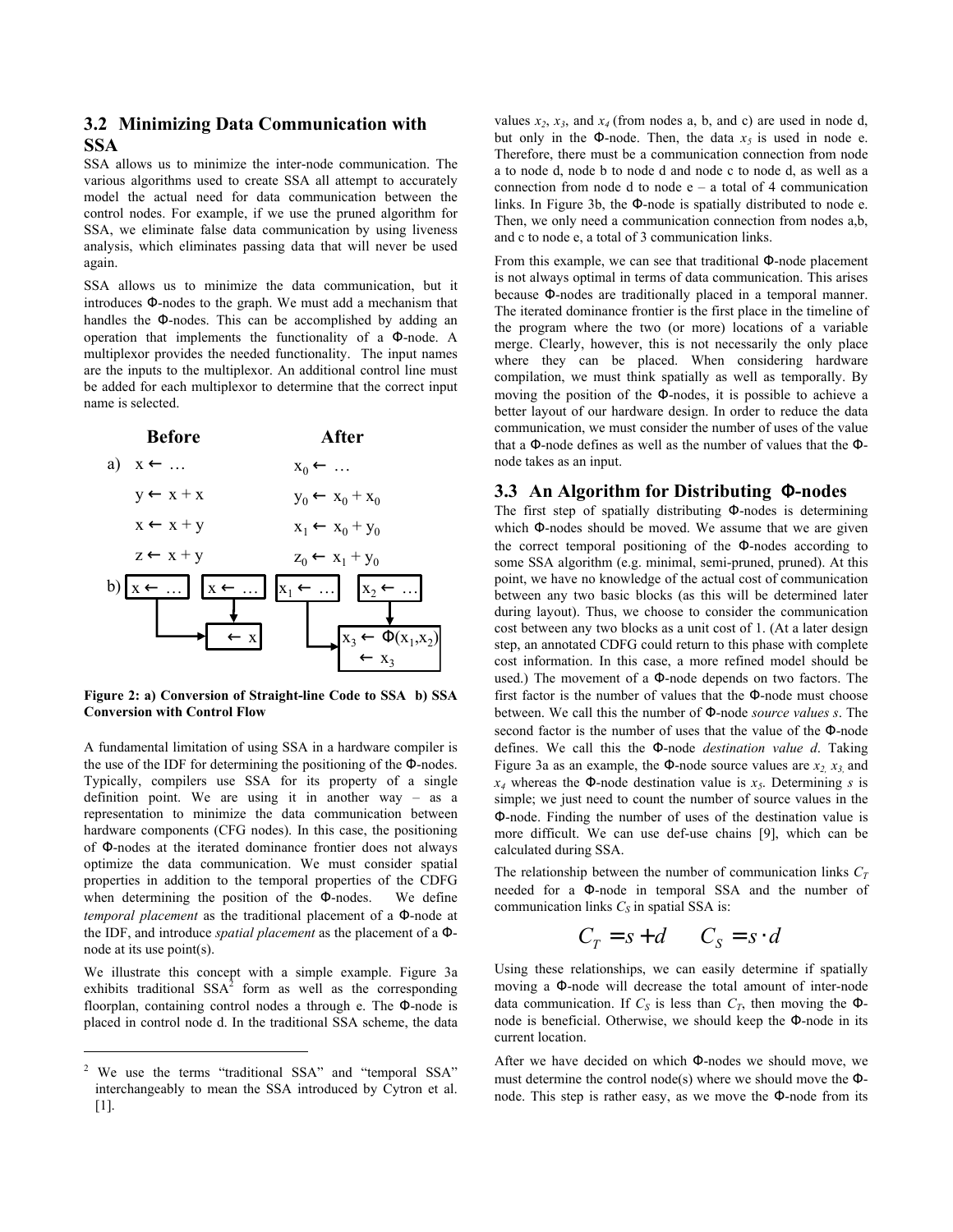original location to control nodes that have a use of the definition value of that Φ-node. It is possible that by moving the Φ-node, we increase the total number of Φ-nodes in the design. But, we are decreasing the total amount of inter-node data communication. Therefore, the amount of data communication is not directly dependent on number of Φ-nodes.

It is possible that a use point of the definition value of  $\Phi$ -node  $\Phi$ <sup>*l*</sup> is another  $\Phi$ -node  $\Phi_2$ . If we wish to move  $\Phi_1$ , we add the source values of  $\Phi$ <sup>*1*</sup> into the source values of  $\Phi$ <sub>2</sub>; obviously, this action changes the number of source values of  $\Phi_2$ . In order to account for such changes in source values, we must consider moving the Φ-nodes in a topologically sorted manner based on the CDFG control edges. Of course, any back control edges must be removed in order to have valid topological sorting. We can not move Φ-nodes across back edges as this can induce dependencies between the source value and the destination value of previous iterations i.e. we can get a situation where  $b_1 \leftarrow \Phi(b_1, \ldots)$ . The source value  $b<sub>l</sub>$  was produced in a previous iteration by that same Φ-node. The complete algorithm for spatially distributing Φ-node to minimize data communication is outlined in Figure 4.

| 1.  | Given a CDFG $G(N_{cfe}, E_{cfe})$<br>2. perform $SSA(G)$ |
|-----|-----------------------------------------------------------|
|     | 3. calculate def use chains $(G)$                         |
| 4.  | remove back edges $(G)$                                   |
| 5.  | topological sort $(G)$                                    |
| 6.  | for each node $n \in N_{cfg}$                             |
| 7.  | for each $\Phi$ -node $\Phi \in \mathbb{R}$               |
| 8.  | $s \leftarrow  \Phi_{\text{.} \text{sources}} $           |
| 9.  | $d \leftarrow  def use_{chain}(\Phi_{dest}) $             |
| 10. | if $s \cdot d \leq s + d$                                 |
| 11. | move to spatial locations $(\Phi)$                        |
|     | 12. restore back edges $(G)$                              |

**Figure 4: Spatial SSA Algorithm** 

**Theorem 3.1:** Given an initially correct placement of a Φ-node, the functionality of the program remains valid after moving the Φ-node to the basic block(s) of all the use point(s) of the Φnode's destination value.

**Proof:** There are two cases to consider. The first case is when the use point is a normal computation. The second case is when a use point is Φ-node itself.

We consider the former case first. When we move the Φ-node from its initial basic block, we move it to the basic blocks of every use point of the Φ-node's destination value *d*. Therefore, every use of the *d* can still choose from the same source values. Hence, if the Φ-node source values were initially correct, the use points of *d* remain the same after the movement. We must also ensure that moving the Φ-node does not cause some other use point that uses the same name but has a different value. The Φnode will not move past another Φ-node that has the same name because, by



**Figure 3a: SSA form and the corresponding floorplan (dotted edges represent data communication, and grey edges represent control). Data communication = 4 units.** 



**Figure 3b: SSA form with the** Φ**-node spatially distributed, as well as the corresponding floorplan. Data communication = 3 units.**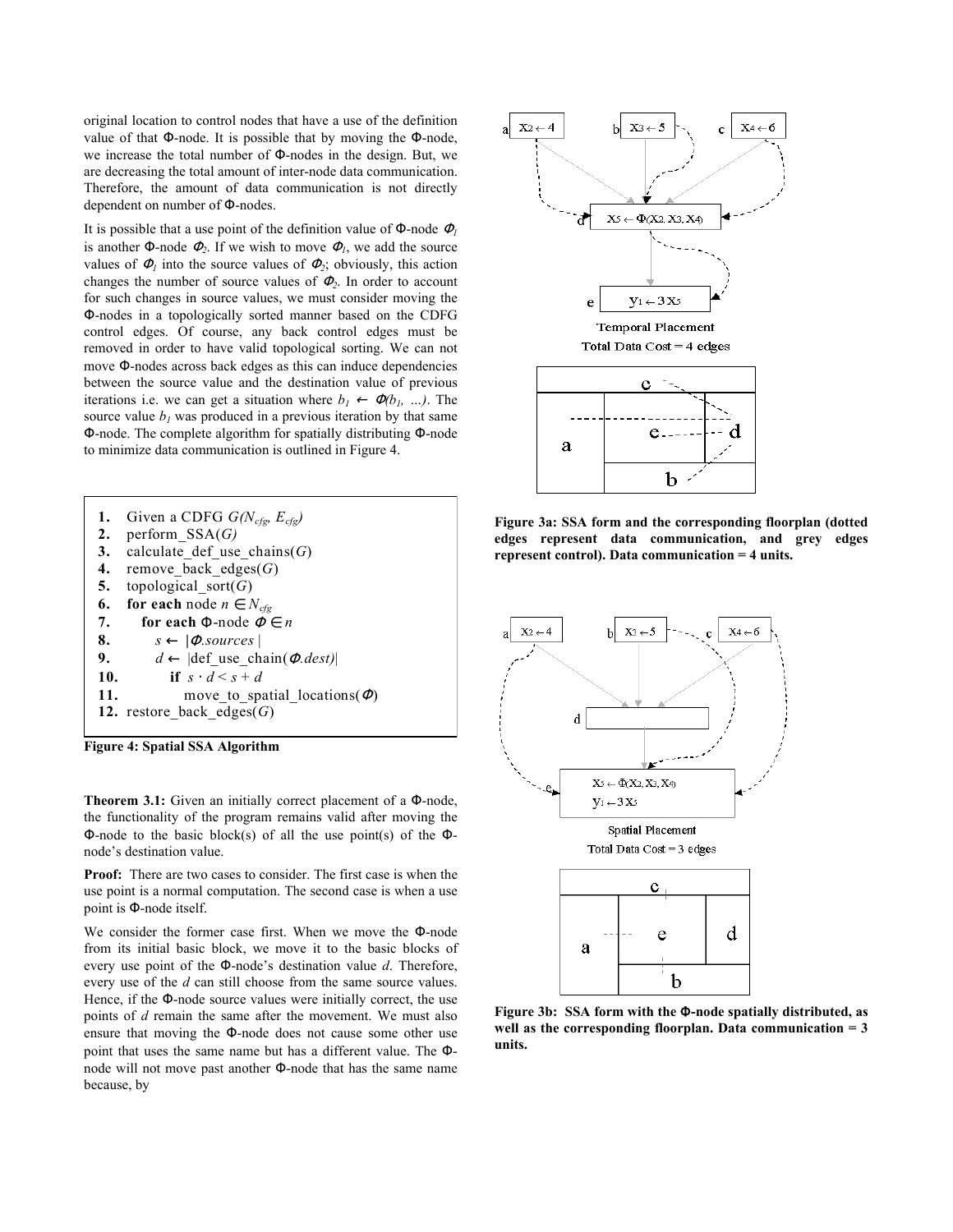construction of correct initial SSA, that Φ-node must have *d* as one of its source values.

The proof of the second case follows similar lines to that of the first one. The only difference is that instead of moving the initial Φ-node <sup>Φ</sup>*i* to that basic block, we add the source values to the Φnode  $\Phi_u$  that uses *d*. If we move  $\Phi_i$  before  $\Phi_u$ , then the functionality of the program is correct by the same reasoning of the first part of proof. Assuming that the temporal SSA algorithm has only one Φ-node per basic block per name, we can add the source values of  $\Phi_i$  to  $\Phi_i$  while maintaining the correct program functionality.  $\square$ 

**Theorem 3.2:** Given a correct initial placement of Φ-nodes, the spatial SSA algorithm maintains the correct functionality of the program.

**Proof:** The algorithm considers the Φ-nodes in a topologically sorted manner. As a consequence of Theorem 3.1, the movement of a single Φ-node will not disturb the functionality of the program hence the Φ-node will not move past another value definition point with the same name. Since we are considering the Φ-nodes in forward topologically sorted order, the movement of any Φ-node will never move past a Φ-node which has yet to be considered for movement. Also, Φ-node can never move backwards across an edge (recall that we remove back edges). Therefore, the algorithm will never move a value definition point past another value definition point with the same name. Hence every use preserves the same definition after the algorithm completes. This maintains the functionality of the program.  $\Box$ 

**Theorem 3.3:** Given a floorplan where all wire lengths are unit length, the Spatial SSA Algorithm provides minimal data communication.

**Proof:** The source values of any given phi function are individual control nodes, and the cardinality of these nodes shall be referred to as *s*. Likewise, the destination points of any phi function are individual control nodes, and their cardinality will be referred to as *d*. The number of control nodes which define a given phi function (i.e. the number of phi nodes for a given phi function) will be referred to as *n*. The amount of data communication that this algorithm can reduce is restricted to the number of data edges coming into each phi node and the number of data edges coming out of each phi node. (The other data communication is already minimized, since SSA variables are actual data values. Therefore, SSA variables passed between control blocks are actual pieces of data that must be moved.) If a phi node is coalesced with its use point, then the number of out degree edges specifically leaving the phi node can be considered equal to zero. (The phi node's out degree data edges are now equal to the out degree of the use point, which cannot be reduced any further by the placement or removal of the phi node. Therefore the phi node's out degree of data will be considered equal to zero in this case.)

The total number of data communication points entering and exiting the phi nodes of a given phi function can be represented by a cost equation:

$$
C = \sum_{n \Phi \text{ nodes}} (in + out)
$$

where *in* is the number of inbound edges to each phi node and *out* is the number of outbound edges from each phi node.

In a floorplan where each edge has unit cost, this equation represents the total cost of this phi function in the graph.

In order to maintain correctness in a CDFG, every source value of a phi function must be coming into all phi nodes defining this function. (This is the only data that needs to enter a phi node.) Therefore, for all minimal cost cases, we can say that  $in = s$  for every phi node and the data communication cost of the phi function can be restated as

$$
C = ns + \sum_{n \Phi \text{ nodes}} out
$$

since *s* is constant.

This leaves us with two values we can minimize: *n* (the number of total nodes defining a given phi function) and *out* (the out degree of a phi node), since *s* cannot be reduced (for correctness's sake). The most minimal cost we can have is when  $n = 1$  or  $out = 0$ .

 $(n \geq 1)$ , because at least one node must define the phi function.  $out = 0$  is possible, as stated earlier.)

In the case that  $out = 0$ , the phi function will be coalesced with every use point of that function. That means that the total number *n* of nodes defining this function will equal *d* (the number of use points of the phi function). Therefore,

$$
C = ns + \sum_{n \text{ } \Phi \text{ nodes}} out = ns = d \cdot s = s \cdot d
$$

(corresponding to spatial placement)

In the case that  $n = 1$ , that means that there is only one node defining a given phi function. This means that either a) there is a directed edge from this node to every use point or b) there is only one use point and this node has been coalesced with it.

In the case of part a, the total number of directed edges leaving the one phi node is equal to *d* (the number of use points) therefore

$$
C = 1 * s + \sum_{n \text{ } \Phi \text{ nodes}} out = s + out = s + d
$$

(corresponding to temporal placement)

Part b is a special case of  $C = s * d (n = 1, out = 0)$ .

Therefore, we can minimize the total in/out degree of the phi node(s) by minimizing the equations  $(C = s + d, C = s * d)$ . This corresponds to either choosing temporal placement (in the case of  $s + d \leq s * d$  or choosing spatial placement (if  $s + d \geq s * d$ ). This minimization of the degree of the phi node(s) leads to minimal data communication in a CDFG with edges having unit communication cost.  $\square$ 

## **4. EXPERIMENTAL RESULTS**

To measure the effectiveness of using SSA to minimize data communication between control nodes, we examined a set of DSP functions. DSP functions typically exhibit a large amount of parallelism making them ideal for hardware. The DSP functions were taken from the MediaBench test suite [10]. The files were compiled into CDFGs using the SUIF compiler infrastructure [11] and the Machine-SUIF [12] backend. Then, each of the benchmarks was synthesized using the Synopsys Behavioral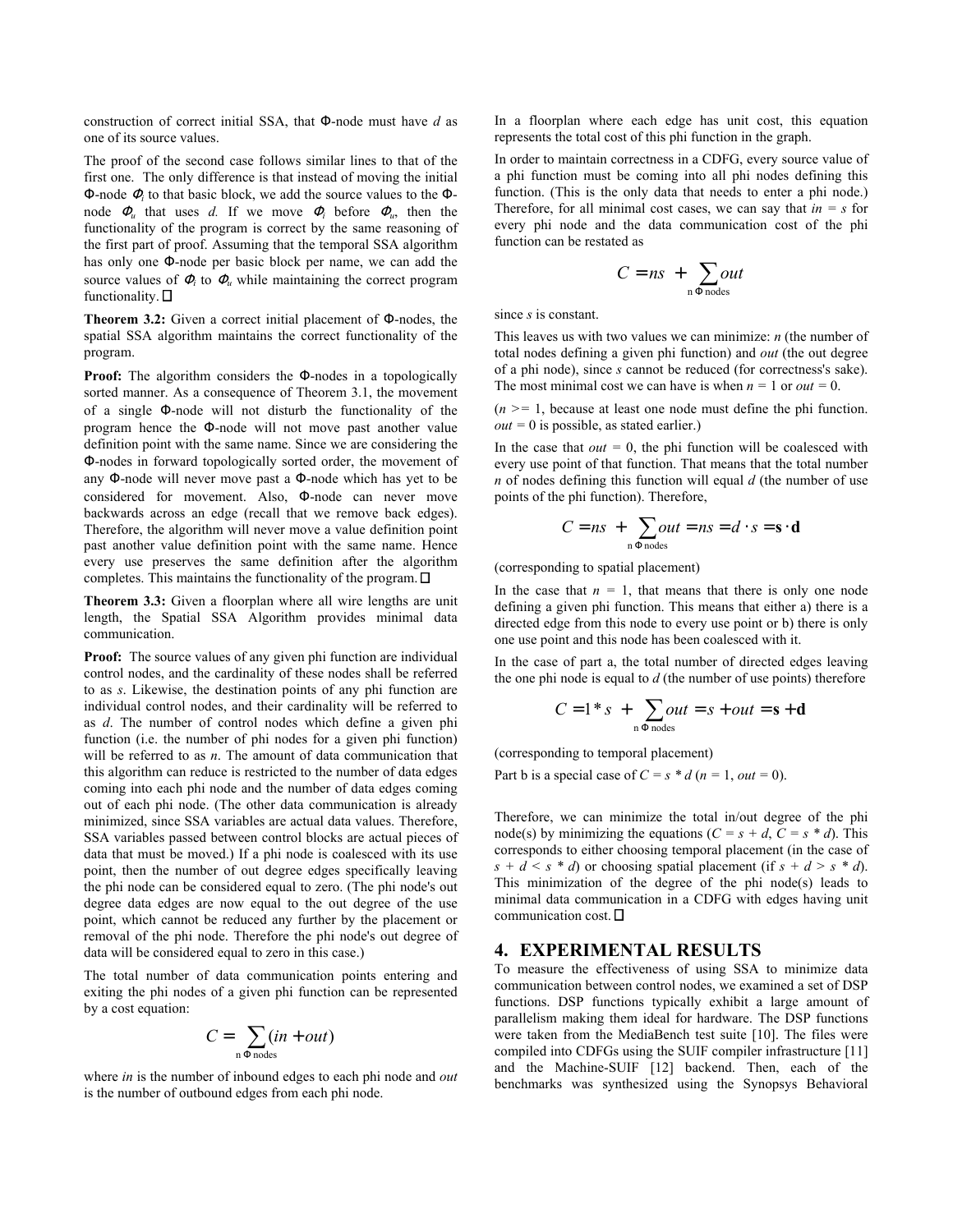Compiler for architectural synthesis followed by the Synopsys Design Compiler for logic synthesis.

We performed SSA analysis with the SSA library built into Machine-SUIF. The library was initially developed at Rice [13] and recently integrated into the Machine-SUIF compiler.

First, we compare the amount of data flow between the control nodes using the different SSA algorithms. Given two control nodes *i* and *j*, the *edge weight w(i,j)* is the amount of data communicated (in bits) from control node *i* to control node *j*. The *total edge weight (TEW)* is:

$$
TEW = \sum_{i} \sum_{j} w(i, j)
$$

Figure 5 is a comparison of edge weights using three different algorithms for positioning the Φ-nodes. We compare the minimal, semi-pruned and pruned algorithms. Recall that the pruned algorithm is the best algorithm in terms of reducing the number of Φ-nodes, but worst in runtime. The minimal algorithm produces many Φ-nodes, but has small runtime. The semi-pruned algorithm provides a middle ground in terms of runtime and quality of result.

We divide the TEW of the minimal and semi-pruned algorithm (respectively) by the TEW of the pruned algorithm. We call this the *TEW ratio*. We use the pruned algorithm as a baseline because it consistently produces the smallest TEW. Referring to Figure 5, the TEW of the minimal algorithm is much worse than that of the pruned algorithm. For example, in the benchmark fft2, the TEW of the minimal algorithm is over 70 times that of the TEW of the pruned algorithm. The semi-pruned algorithm yields a TEW that is smaller than that of the minimal algorithm, but still slightly larger than the TEW of the pruned algorithm. All algorithms have the same asymptotic runtime and the actual runtimes for all the algorithms over all the benchmarks were very small (under 1 second). Therefore, we feel that one should use the pruned algorithm as it minimizes data communication much better than the other two algorithms. Furthermore, the actual additional runtime needed to run the pruned algorithm is miniscule.

Each of the algorithms we compared attempt to minimize the number of Φ-nodes, and not the data communication. There is obviously a relationship between the number of Φ-nodes and the amount of data communication. Every Φ-node defines additional data communication, but there can be inter-node data transfer without Φ-nodes. Furthermore, as we pointed out in Section 3.2, minimizing the number of Φ-nodes does not directly correspond to minimizing the data communication.

In Figure 6, we compare the ratio of Φ-nodes and the ratio of TEW using the minimal and pruned algorithms. Evidently, the number of Φ-nodes is highly related to the amount of data communication. As the Φ-node ratio increases, the TEW ratio increases. Correspondingly, a large Φ-node ratio corresponds to a large TEW ratio. This lends validation to using SSA algorithms to first minimize inter-node communication and then using the spatial Φ-node repositioning to further reduce the data communication. In other words, minimizing the number of Φnodes is a good objective function to initially minimize data communication.

Our next set of experiments focus on using spatial SSA Φ-node distribution to further minimize the amount of data communication. Figure 7 shows the number of Φ-nodes that are spatially distributed by the spatial SSA algorithm. We can see



**Figure 5: Comparison of total edge weight (TEW) between the minimal and semi-pruned TEW and the pruned TEW** 

that these Φ-nodes are fairly common; in some of the benchmarks, over 35% of the Φ-nodes are spatially moved. The average number of distributed Φ-nodes over all the benchmarks is 11.65%, 18.21% and 13.56%<sup>3</sup> for the pruned, semi-pruned and minimal algorithms, respectively.

Figure 8 gives the percentage of TEW improvement we achieve by spatially distributing the nodes. By spatially distributing the Φ-nodes, we reduce the TEW by 1.80%, 4.77% and 8.16% in the pruned, semi-pruned and minimal algorithms, respectively. We believe the small amount of improvement in TEW can be attributed to two things. First of all, the TEW contributed by the Φ-nodes is only a small portion of the total TEW. Also, when the number of Φ-nodes is small, the number of Φ-nodes to distribute is also small. This is apparent in the increasing trend seen by the pruned, semi-pruned and minimal algorithms. There are many Φnodes when we use the minimal algorithm and correspondingly, there TEW improvement of the minimal algorithm is the 8.16%. Conversely, the number of Φ-nodes in the pruned algorithm is small and the TEW improvement is also small.

We ran the spatial algorithm through our system framework to determine the actual area improvements achieved by performing the Spatial SSA Algorithm to distribute the phi-nodes. The results are shown in Figure 9. The results are mixed and mostly negative. The chart plots the total area of the temporal (original) phi node placement divided by the total area of our algorithm's phi node placement. A result above 1 denotes that the temporal area is larger than the spatial area, meaning that our spatial phi node placement algorithm is beneficial. The benchmarks getblk1 and getblk2 benefit immensely from the spatial phi node placement.

l

<sup>&</sup>lt;sup>3</sup> Not all of the benchmarks are included in Figures 7 and 8; the omitted benchmarks have 0 Φ-nodes that should be distributed, but these benchmarks are included in the averages.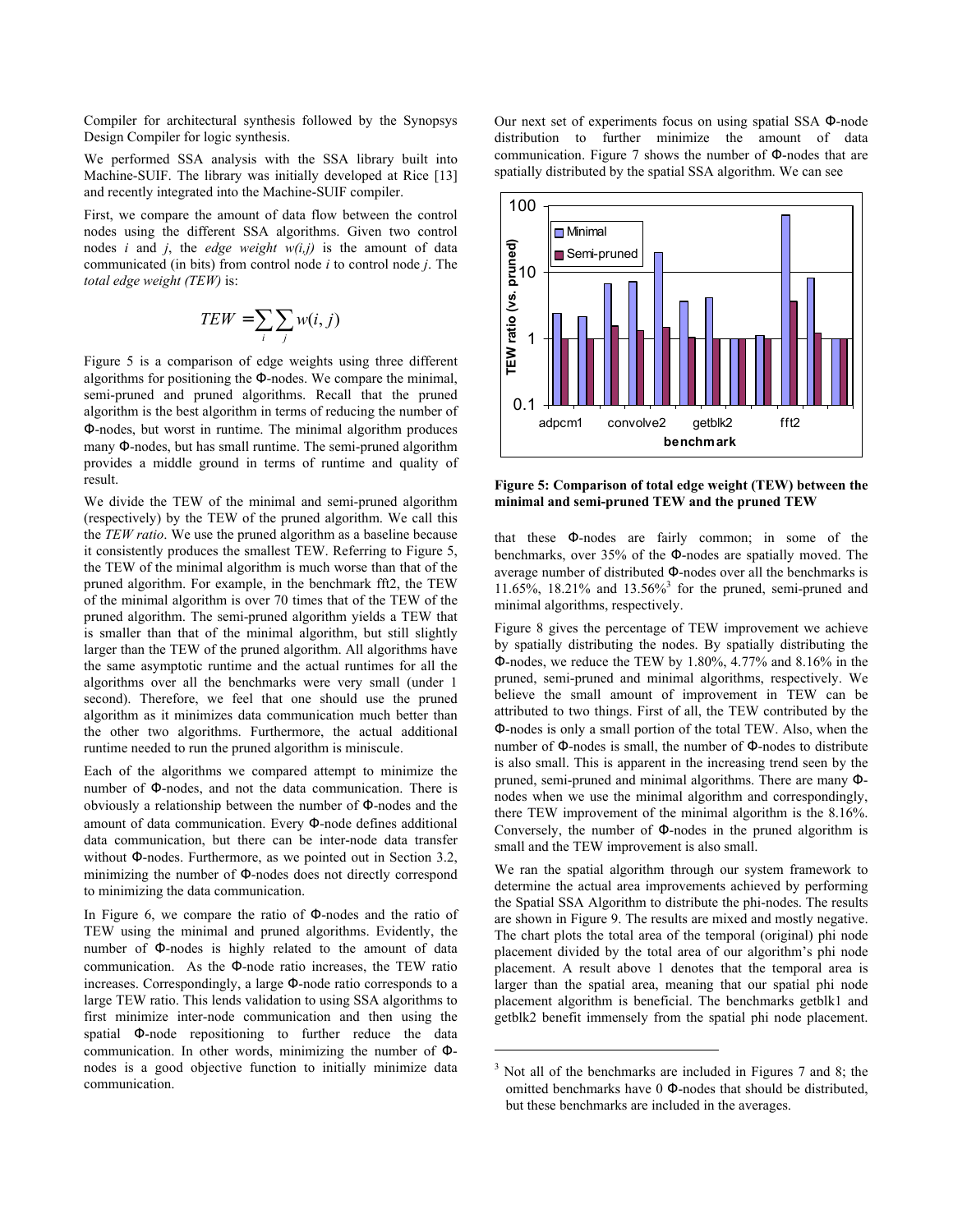The other benchmarks either exhibit higher total area due to spatial placement or the total area is approximately the same (i.e. the total area ratio is approximately equal to 1).

We believe that the results are somewhat negative for two reasons. First, as stated previously, the TEW reduction when using the spatial algorithm is not that large. The TEW reduction was 1.80%, 4.77% and 8.16% using the pruned, semi-pruned and minimal algorithms. Second, and more importantly, we have assumed that all wires are of unit length, which is a naïve estimation of circuit characteristics. Thus, the TEW is a flawed model, as it does not take into account the actual cost of communication between control nodes. (In Section 6, we conclude with future work intended to enhance this model.)



**Figure 6: A comparison of total edge weight (TEW) and the number of** Φ**-nodes using the minimal and pruned algorithms.** 

#### **5. RELATED WORK**

The idea of hardware compilation has been discussed since the 1980s. At that time, it was researched under the guise of silicon compilation and related closely to what is referred to as behavioral synthesis nowadays.

The past 15 years have brought about a number of platforms that take high-level code and generate a hardware configuration for that platform. The PRISM project [14] took functions implemented in a subset of C and compiled them to their FPGAlike architecture. The Garp compiler [4] automatically maps C code to their MIPS + FPGA architecture. The DeepC compiler [15] is the most similar to our work, as it synthesizes Verilog from C or Fortran. These are some of the more prevalent academic works in hardware compilation. The SystemC [16] and SpecC [17] languages have created much industrial interest in hardware compilation. Many companies including Synopsis and Cadence are exploring hardware compilation from these two languages.

Many compiler techniques use SSA for analysis or transformation [18,19,20]. To the best of our knowledge, this is the first work that considers SSA form for hardware compilation.

#### **6. CONCLUSION**

In this work, we presented methods needed for hardware compilation. First, we described a framework for compiling a high-level application to an HDL. The framework includes methods for transforming a traditional compiler IR to an RTLlevel HDL. We illustrated how to transform the IR into a CDFG

form. Using the CDFG form, we explained methods to control the path of execution. Furthermore, we provided methods for communicating data between the control nodes of the CDFG.

We examined the use of SSA to minimize the amount of data communication between control nodes. We showed a shortcoming of SSA when it is applied to minimizing data communication. The temporal positioning of the Φ-node is not optimal in terms of data communication. We formulated an algorithm to spatially distribute the Φ-node to minimize the amount of data communication. We showed that this spatial distribution can decrease the data communication (measured as TEW) by 20% for some DSP functions. Additionally, we proved that if all data communication wire-lengths are of unit cost, the Spatial SSA Algorithm provides minimal data communication.

In practice, we found that our algorithm frequently increases total area of the circuit, which is a negative result. As future work, we plan to use a feedback mechanism from the hardware floorplanner to the compiler to incrementally derive more optimal results. This will enable us to annotate the CDFG with better wire length estimates (obtained during placement), rather than using the naïve unit wire length approximation assumed in this work. Presently, we only consider temporal and spatial placement of Φ- nodes (at the IDF or at use points), but frequently there is an intermediate range of possible placements between these two locations. We intend to explore the possibilities for Φ- node distribution across this range, while using more realistic wire lengths for higher accuracy. Additionally, we plan to account for the size of duplicated multiplexors. Placement of Φ- nodes will become an algorithmically harder problem, but will yield higher performance through further reduced data communication.

## **7. REFERENCES**

- [1] R. Cytron, J. Ferrante, B. K. Rosen, M. N. Wegman and F. K. Zadek, "An Efficient Method of Computing Static Single Assignment", *Proceedings of ACM Symposium on Principles of Programming Languages*, January 1989.
- [2] P. Briggs, K. Cooper, T. Harvey and L. Simpson, "Practical Improvements to the Construction and Destruction of Static Single Assignment Form", *Software Practice and Experience*, vol. 28, no. 8, pp. 859-881, July 1998.
- [3] E. Waingold et al, "Baring it all to Software: The Raw Machine," *IEEE Computer*, Sep 1997.
- [4] T. J. Callahan, J. R. Hauser and J. Wawrzynek, "The Garp" Architecture and C Compiler", *IEEE Computer*, vol. 33, no. 4, April, 2000.
- [5] M. Hall, P. Diniz, K. Bondalapati, H. Ziegler, P. Duncan, R. Jain and J. Granacki, "DEFACTO: A Design Environment for Adaptive Computing Technology", *Proceedings of the 6th Reconfigurable Architectures Workshop*, Springer-Verlag, 1999.
- [6] R. Kastner, *Synthesis Techniques and Optimizations for Reconfigurable Systems*, PhD thesis, University of California, Los Angeles, 2002.